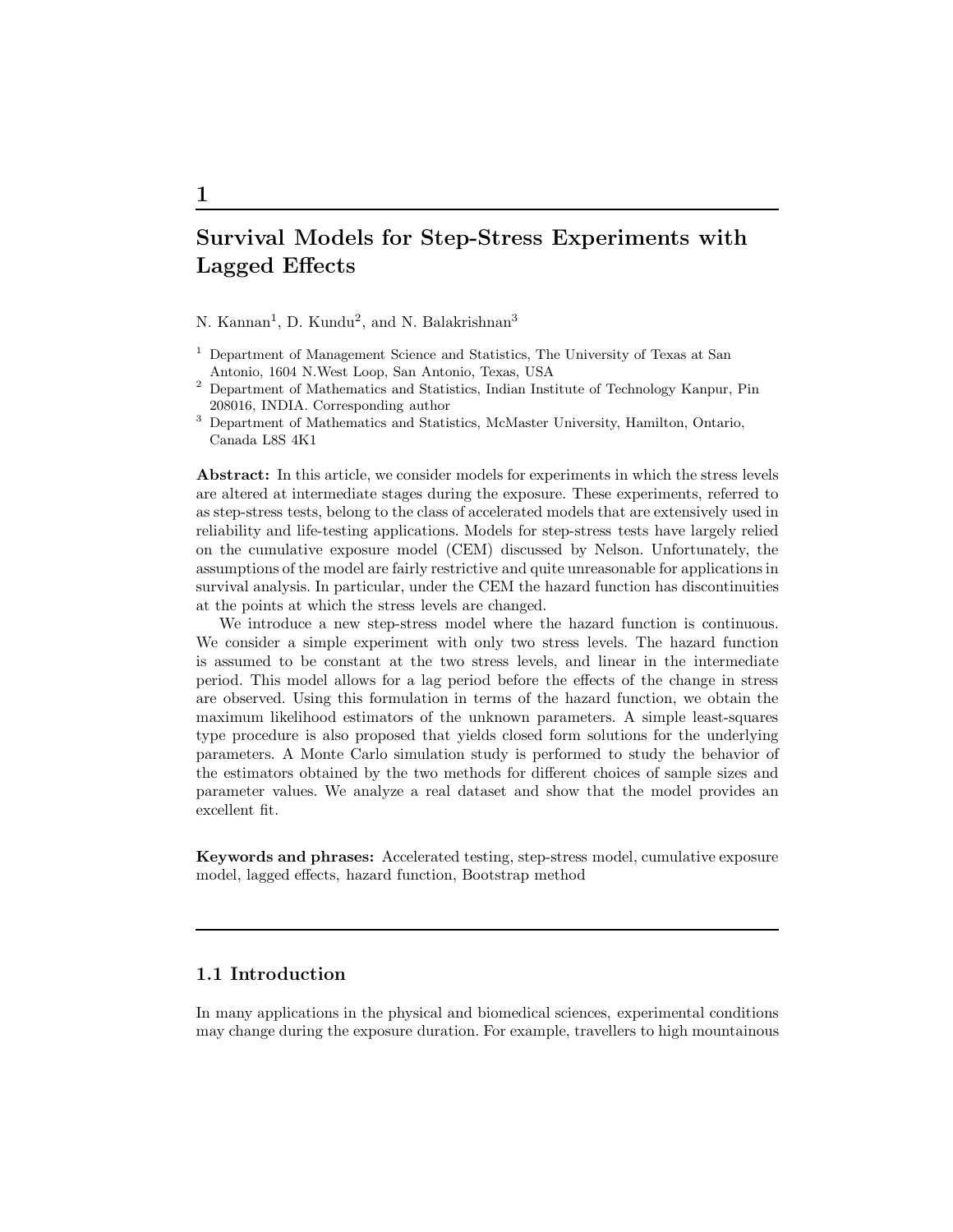regions or mountain climbers frequently experience acute mountain sickness (AMS) or altitude sickness. To avoid/decrease symptoms, it is recommended that individuals acclimatize by slowly increasing their elevation. Tables for altitude climbers and deepsea divers are available that specify the length of time at each altitude. This staged ascent/descent provides protection by 'delaying' or eliminating the onset of symptoms.

In a recent article by Greven et al. [6], the authors examine the effects of water contamination on fish, in particular on swimming performance. The underlying hypothesis was that fish exposed to toxins may exhibit a lower threshold for fatigue. Fatigue was induced by increasing the stress, in this case water velocity, at fixed time points during the experiment. Stress tests are also routinely used to assess cardiac function, with the speed and elevation of the treadmill being increased progressively during the experiment.

In the first example, the stress levels were increased with the hope that a gradual increase would significantly prolong the time to symptoms when compared to a direct ascent/descent to the final altitude. In the remaining two examples, the experiment was designed to reduce the time to fatigue by gradually increasing the stress levels.

All the examples describe what are commonly termed 'step stress tests' in the reliability literature. Step-stress experiments are a particular type of accelerated test routinely used in life-testing experiments. With an increased emphasis on quality and reliability, many products manufactured today have extremely long times to failure on the average. The products, however, must undergo rigorous testing to determine the effect of different stress factors on the reliability and performance. In accelerated testing, the items or units are subjected to higher stress levels than normal. This increased stress induces shorter failure times. Using a model relating the stress levels and failure distributions, it is often possible to determine the properties of the underlying failure distribution under normal operating conditions.

In a standard step-stress experiment, all individuals or items are subject to an initial stress level. The stress is gradually increased at pre-specified times during the exposure. The stress factor may refer to the dose of a drug, elevation of the treadmill, temperature, voltage, and pressure. It is surprising that there are very limited applications of stepstress tests in the survival literature: most references on accelerated testing are found in the reliability literature.

Key references in the broad area of accelerated testing include the books by Nelson [12], Meeker and Escobar [9], and Bagdonavicius and Nikulin [1]. Step-stress models have been studied quite extensively in the literature using the CEM formulation discussed earlier by Nelson [11], [12]. The reader may refer to the work of DeGroot and Goel [5], Miller and Nelson [10], Bai, Kim and Lee [2], Khamis and Higgins [8], Xiong [14], Xiong and Milliken [15], Gouno and Balakrishnan [7], and Balakrishnan et al. [4] for some other important developments on step-stress testing. Balakrishnan [3] has recently provided a synthesis of exact inferential results and optimal accelerated tests in the context of exponential step-stress models.

In Section 1.2, we will formally introduce the CEM and discuss its properties and limitations. We introduce a new model that accounts for the possibility that units will not show immediate effects of the stress change. We model this 'lag' effect using a piecewise continuous hazard function. The new model includes the CEM as a limiting case. We discuss both likelihood and least-squares type estimators and assess their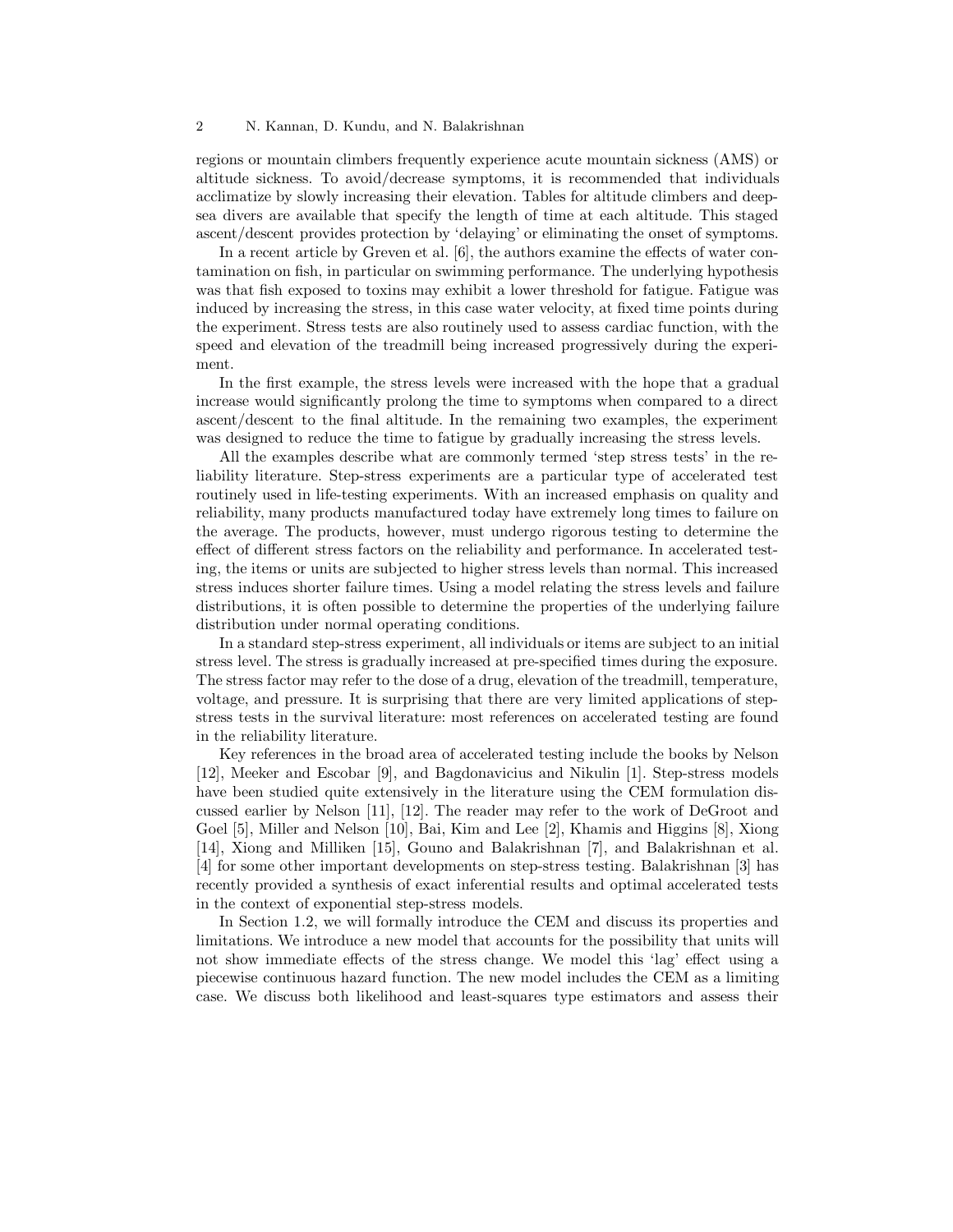performance using Monte Carlo simulations. We use the model to analyze a real dataset and show that the model provides an excellent fit.

## 1.2 Model Description

The standard formulation for step-stress experiments uses the cumulative exposure model discussed by Nelson [12]. The CEM relates the survival distribution of the units at one stress level to the next level. A key assumption of the model is that the residual life of the experimental units depends only on the cumulative exposure they have experienced, with no memory of how this exposure was accumulated.

If we look at the assumptions of the model in terms of the hazard function, we notice that it translates to discontinuities at the points at which the stress levels are changed. In other words, the effect of the change in stress level is instantaneous. This is clearly not reasonable for most applications: the effect of a change in stress will produce an increase in the risk but it seems quite likely that one will observe a lag or latency period. The assumption of an instantaneous jump in the hazard function, though unrealistic leads to a more simple and tractable model.

We consider a more realistic step-stress model that accounts for these latency periods using a piecewise hazard model. This new model reduces to Nelson's model under certain limiting conditions.

#### 1.2.1 Step-stress models with latency

Consider a simple experiment wherein the stress is changed only once during the exposure duration. We assume that the hazard function associated with the initial and elevated stress levels are constant. All  $n$  individuals or items are exposed to the same initial stress level  $x_1$ . Subjects are continuously monitored, and at some pre-specified time point  $\tau_1$ , the level of the stress is increased to  $x_2$ . The effect of increasing the stress is not seen immediately: we assume that there is a known latency period  $\delta$  before the effects are completely observed. In the interval  $[\tau_1, \tau_2]$  where  $\tau_2 = \tau_1 + \delta$ , the hazard slowly increases.

The piecewise hazard function is assumed to have the following form:

$$
h(t) = \begin{cases} \theta_1, & 0 < t < \tau_1; \\ a + bt, & \tau_1 \le t < \tau_2; \\ \theta_2, & t \ge \tau_2. \end{cases} \tag{1.1}
$$

where  $\tau_2 > \tau_1$  and both time points are known. The parameters a and b in the model are chosen to ensure the hazard function  $h(t)$  is continuous. Therefore, a and b satisfy

$$
a + b\tau_1 = \theta_1,\tag{1.2}
$$

$$
a + b\tau_2 = \theta_2. \tag{1.3}
$$

The hazard is constant in the intervals  $[0, \tau_1]$  and  $[\tau_2, \infty)$ . In the interval  $(\tau_1, \tau_2)$ , the hazard changes linearly. The parameter b measures how quickly the effects of the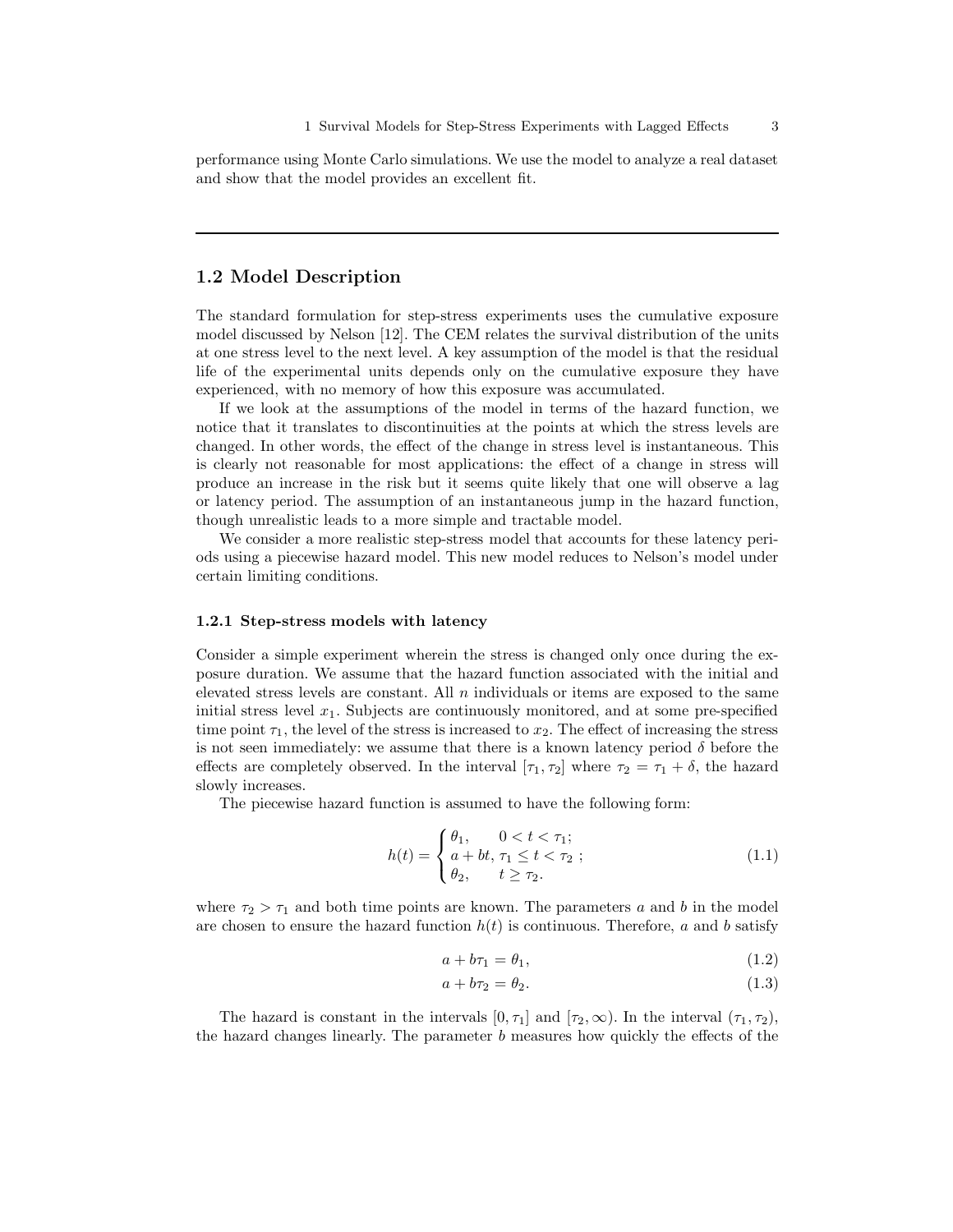increased stress are observable. In this model, we assume that both  $\tau_1$  and  $\tau_2$  are known. We can easily extend this model to the case when both these constants are unknown.

We call this the Cumulative Risk Model (CRM) model, to emphasize the accumulated effects of the stress on the lifetimes. Using the definition of the hazard function in  $(1.1)$ , the survival function  $(SF)$ ,  $S(t)$  may be written as

$$
S(t) = \begin{cases} e^{-(a+b\tau_1)t}, & 0 < t < \tau_1; \\ e^{-at - \frac{b(t^2 + \tau_1^2)}{2}}, & \tau_1 \le t < \tau_2; \\ e^{-(a+b\tau_2)t - \frac{b}{2}(\tau_1^2 - \tau_2^2)}, & t \ge \tau_2. \end{cases}
$$

The corresponding probability density function (PDF),  $f(t)$ , is

$$
f(t) = \begin{cases} (a + b\tau_1)e^{-(a+b\tau_1)t}, & 0 < t < \tau_1; \\ (a + bt)e^{-at - \frac{b(t^2 + \tau_1^2)}{2}}, & \tau_1 \le t < \tau_2; \\ (a + b\tau_2)e^{-(a+b\tau_2)t - \frac{b}{2}(\tau_1^2 - \tau_2^2)}, & t \ge \tau_2. \end{cases}
$$

The Cumulative Hazard (CH) function is

$$
H(t) = \begin{cases} (a+b\tau_1)t & 0 < t < \tau_1; \\ (a+b\tau_1)\tau_1 + \frac{1}{2}(t-\tau_1)^2b & \tau_1 \le t < \tau_2; \\ (a+b\tau_1)\tau_1 + \frac{1}{2}(\tau_2-\tau_1)^2b + (t-\tau_2)(a+b\tau_2), \ t \ge \tau_2. \end{cases}
$$
(1.4)

If we assume that the hazard functions are constant at both stress levels  $x_1$  and  $x_2$ , then the cumulative hazard function for Nelson's CEM is

$$
H(t) = \begin{cases} \theta_1 t & 0 < t < \tau_1; \\ \theta_1 \tau_1 + \theta_2 (t - \tau_1) & t \ge \tau_1. \end{cases}
$$

It is clear that, in (1.4), if we let  $\delta = (\tau_2 - \tau_1) \to 0$  with  $\delta b \to (\theta_2 - \theta_1)$ , then the CRM converges to the above CEM formulation of Nelson.

To compare Nelson's CEM with this new model, we plot the cumulative hazard for the two models. A graph is provided in Figure 1.1 for  $\tau_1 = 1, \tau_2 = 3$ . The cumulative hazard function for both models is identical up to  $\tau_1$ . At  $\tau_1$ , the CEM is linear with a slope  $\theta_2$ , while the CRM is quadratic. After  $\tau_2$ , the CRM is linear as well.

In the next section, we derive the estimators of  $a$  and  $b$  for the CRM using the maximum likelihood approach.

# 1.3 Maximum Likelihood Estimators for the CRM

Let

$$
t_1 < \ldots < t_{n_1} < \tau_1 < t_{n_1+1} < \ldots < t_{n_1+n_2} < \tau_2 < t_{n_1+n_2+1} < \ldots < t_n \tag{1.5}
$$

be the ordered failure times. Here  $n_1$ ,  $n_2$  and  $n_3 = n - (n_1 + n_2)$  denote the number of failures that occur before  $\tau_1$ , between  $\tau_1$  and  $\tau_2$ , and beyond  $\tau_2$ , respectively.

The likelihood function as a function of  $a$  and  $b$  is given by: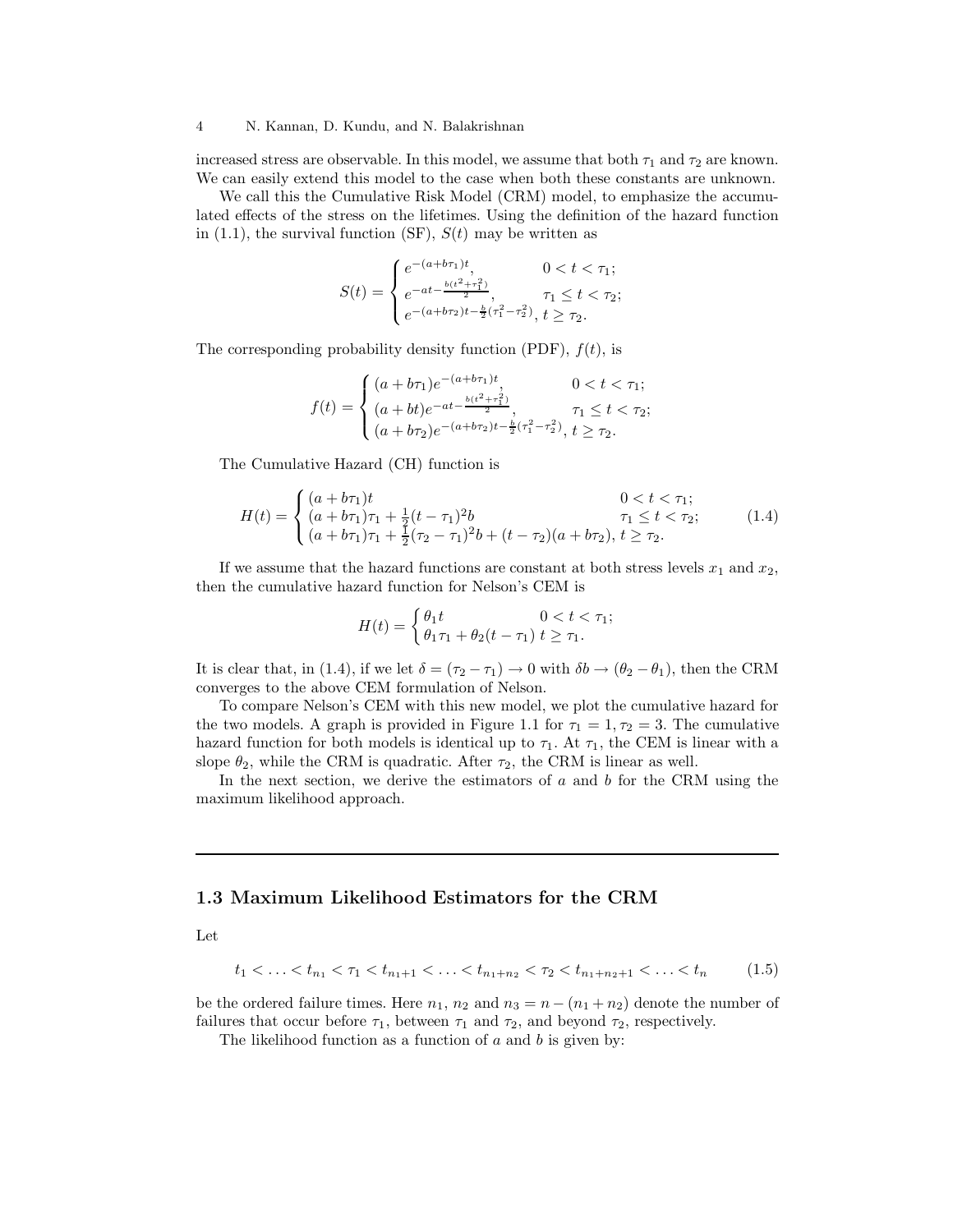

Figure 1.1. Cumulative Hazard Functions of Cumulative Exposure and Cumulative Risk Models

$$
l(a,b) = (a+b\tau_1)^{n_1} e^{-(a+b\tau_1)\sum_{i\in I_1} t_i} \times \prod_{i\in I_2} (a+bt_i) e^{-\sum_{i\in I_2} (at_i + \frac{bt_i^2}{2})} e^{-\frac{n_2 b\tau_1^2}{2}}
$$

$$
\times (a+b\tau_2)^{n_3} e^{-(a+b\tau_2)\sum_{i\in I_3} t_i} \times e^{-\frac{n_3 b}{2}(\tau_1^2 - \tau_2^2)},
$$
(1.6)

where  $I_1 = \{1, \ldots, n_1\}, I_2 = \{n_1 + 1, \ldots, n_1 + n_2\}$  and  $I_3 = \{n_1 + n_2 + 1, \ldots, n\}.$  We use the convention that  $\sum_{i\in I_j}(.)=0$  if  $I_j$  is an empty set. Note that if  $n_1>0, n_2>0, n_3>0$ 0, then  $(n_1, n_2, t_{n_1+1}, \ldots, t_{n_1+n_2}, \sum_{i \in I_1} t_i, \sum_{i \in I_2} t_i)$  is a complete sufficient statistic.

The following observations are clear from the form of the likelihood function in  $(1.6):$ 

- If  $n_2 > 0$ , then the MLE's of a and b always exist.
- If  $n_2 = 0$ , then the MLE's of a and b exist if both  $n_1 > 0$  and  $n_3 > 0$ .
- If  $n_2 = 0$  and either one of the two remaining counts is zero, then, the MLE's of a and b do not exist.

The derivation of the maximum likelihood estimators is provided in the appendix, along with the expressions for the observed Fisher Information. We note that the MLE of b can be obtained as the solution of the non-linear equation

$$
-1 + \frac{n_1}{n - bK + b\tau_1 T} + \frac{n_3}{n - bK + bT\tau_2} + \sum_{i \in I_2} \frac{1}{n - bK + bTt_i} = 0; \tag{1.7}
$$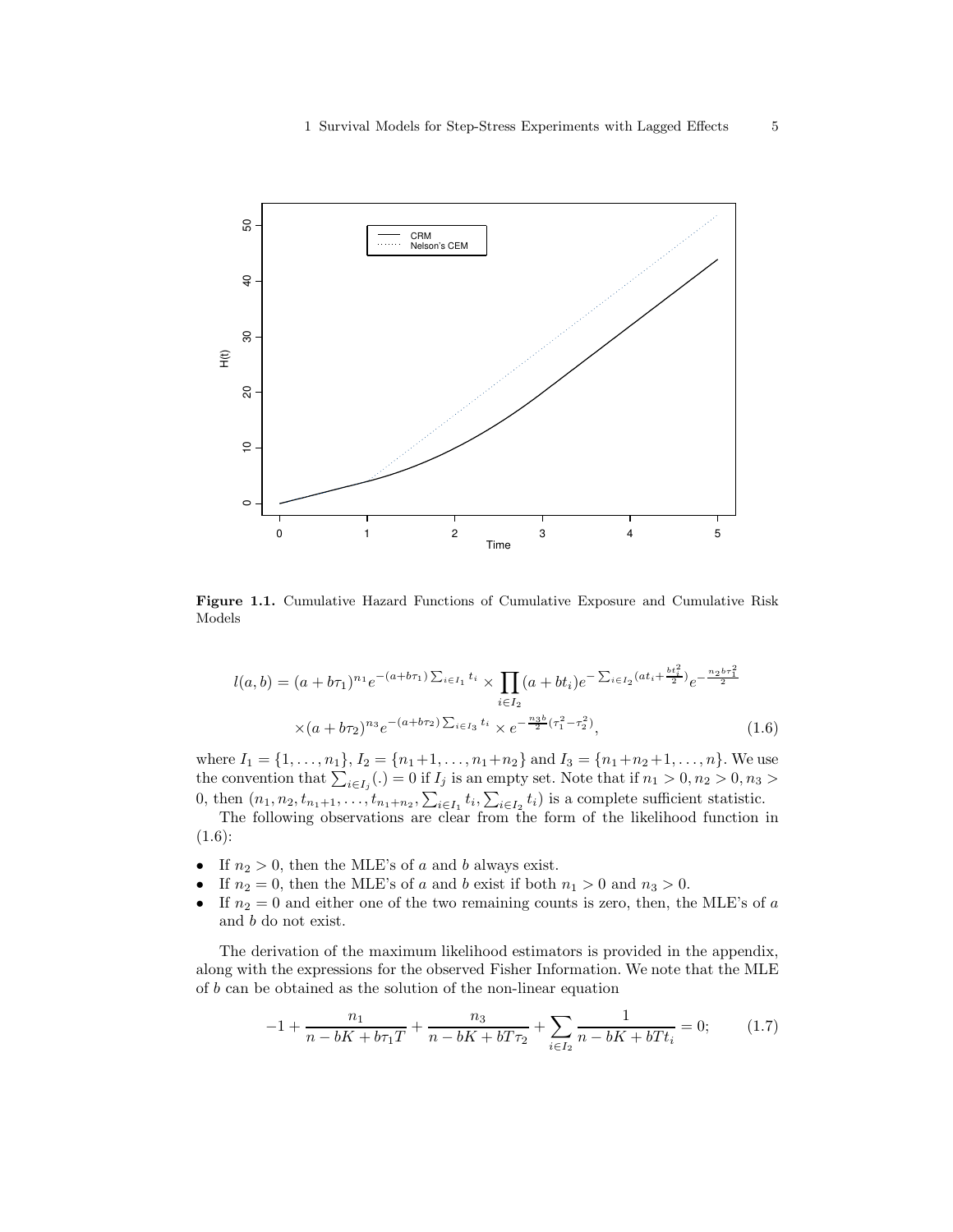here,  $T = \sum_{i=1}^{n} t_i$  and

$$
K = \tau_1 \sum_{i \in I_1} t_i + \frac{1}{2} \sum_{i \in I_2} t_i^2 + \frac{1}{2} n_2 \tau_1^2 + \tau_2 \sum_{i \in I_3} t_i - \frac{1}{2} n_3 (\tau_2^2 - \tau_1^2). \tag{1.8}
$$

Once the MLE of b,  $\hat{b}$ , is obtained as the solution of (1.7), then the MLE of a, say  $\hat{a}$ , is simply

$$
\hat{a} = \frac{n - \hat{b}K}{T}.\tag{1.9}
$$

**Remark:** Suppose  $n_2 = 0$ . In this case, we can easily see from  $(1.7)$  that

$$
\hat{b} = \frac{nK - T(n_1\tau_1 + n_3\tau_2)}{(K - T\tau_1)(K - T\tau_2)}\tag{1.10}
$$

**Remark:** Suppose the ratio  $\frac{\theta_2}{\theta_1}$  is known. The case of the known ratio is often intuitive in a reliability setting. We may have a physical model that relates the stress levels and the corresponding mean failure times. This is equivalent to saying that the ratio  $\frac{a}{b}$  is a known quantity, say  $\alpha$ . In this case,

$$
\hat{b} = \frac{n}{K + \alpha T} \quad \text{and} \quad \hat{a} = \alpha \hat{b}.
$$
\n(1.11)

# 1.4 Least Squares Estimators

In this section, we propose an alternative method for estimating  $a$  and  $b$  that does not require solving a non-linear equation. This method is based on least squares and yields estimators that are in explicit form. Since the cumulative hazard function for the CRM is simple, it is natural to obtain  $a$  and  $b$  by minimizing the least squares distance between the empirical cumulative hazard function and the fitted hazard function with respect to the unknown parameters.

The estimators of a and b, say  $\tilde{a}$  and  $\tilde{b}$ , can be obtained by minimizing

$$
\sum_{i=1}^{n} \left( H(t_i) - \hat{H}(t_i) \right)^2 \tag{1.12}
$$

with respect to the unknown parameters a and b. Here,  $H(t_i)$  and  $\tilde{H}(t_i)$  are the cumulative hazard function and the estimated cumulative hazard function respectively. We use the standard non-parametric estimator given by

$$
\hat{H}(t_i) = -\ln(\hat{S}(t_i)) = \ln n - \ln(n - i + 1) = c_i \quad \text{(say.)} \tag{1.13}
$$

The cumulative hazard function  $H(t)$  has a simple form given in (1.4) using which  $\tilde{a}$  and  $\tilde{b}$  can be obtained as follows: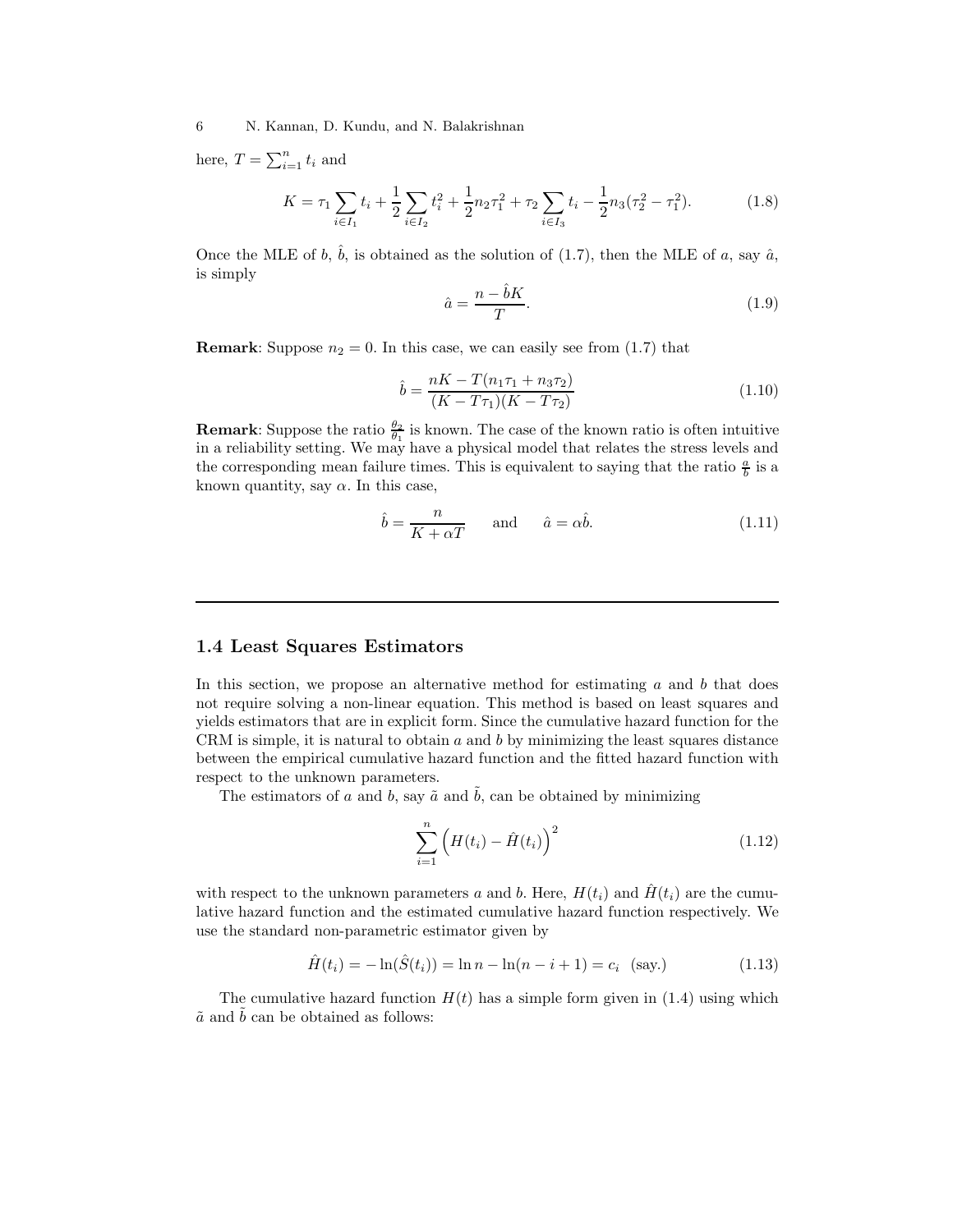1 Survival Models for Step-Stress Experiments with Lagged Effects 7

$$
\begin{array}{llll} \tilde{a} = \frac{(\sum_{i=1}^n v_i^2)(\sum_{i=1}^n c_it_i) - (\sum_{i=1}^n t_iv_i)(\sum_{i=1}^n c_iv_i)}{(\sum_{i=1}^n t_i^2)(\sum_{i=1}^n v_i^2) - (\sum_{i=1}^n t_i)(\sum_{i=1}^n v_i)},\\ \tilde{b} = \frac{(\sum_{i=1}^n t_i^2)(\sum_{i=1}^n c_iv_i) - (\sum_{i=1}^n t_iv_i)(\sum_{i=1}^n c_it_i)}{(\sum_{i=1}^n t_i^2)(\sum_{i=1}^n v_i^2) - (\sum_{i=1}^n t_i)(\sum_{i=1}^n v_i)}, \end{array}
$$

where

$$
v_i = \begin{cases} \tau_i t_i, & 1 \leq i \leq n_1; \\ \frac{1}{2} \left( \tau_1^2 + t_i^2 \right), & n_1 \leq i \leq n_1 + n_2; \\ \frac{1}{2} \left( \tau_1^2 - \tau_2^2 \right) + \tau_2 t_i, & i > n_3. \end{cases}
$$

**Remark:** If  $\frac{a}{b} = \alpha$  with  $\alpha$  known, then

$$
\tilde{b} = \frac{\alpha \sum_{i=1}^{n} c_i t_i + \sum_{i=1}^{n} c_i v_i}{\sum_{i=1}^{n} (\alpha t_i + v_i)^2}, \quad \text{and} \quad \tilde{a} = \alpha \ \tilde{b}.
$$
\n(1.14)

#### 1.5 Data Analysis

In this section, we analyze the data from Greven et al. [6]. In the paper, the authors consider the swimming performances of two groups of fish. The first group consisted of offspring where the parents were exposed to a contaminant. The second group was a control group with the same characteristics except for the lack of exposure to the chemical. The fish were placed in a chamber where the flow rate of the water was maintained at 15 cm/ sec. After 90 minutes, the flow rate was increased every 20 seconds by 5 cm/ sec. The time at which the fish could no longer maintain its' position in the chamber was recorded which is the fatigue time. We assumed for simplicity that there was only one stress level. The empirical cumulative hazard suggests that the first increase has a significant effect: the effect of subsequent increases is not evident.

For each dataset, we obtained the MLE's and the LSE's based on the cumulative risk model. Since  $\tau_2$  is unknown, we used a discrete optimization method to obtain an estimate from the data. The results of the two analyses are given in Tables 1.1 and 1.2. The tables also provide the approximate and bootstrap (parametric) confidence intervals for the two estimators.

Table 1.1. Estimates and Confidence Intervals for the Control Group

| Methods |                                                                                                      |         |         | ゖっ      |
|---------|------------------------------------------------------------------------------------------------------|---------|---------|---------|
| MLE     | $-0.23500$                                                                                           | 0.00218 | 0.00421 | 0.10424 |
|         | $(\hat{\tau}_2 = 156)$ (-0.48422, -0.11501) (0.00103, 0.00443) (0.00212, 0.00922) (0.05712, 0.20786) |         |         |         |
|         | $(0.42762, 0.04238)$ $(0.00043, 0.00393)$ $(0.00100, 0.00860)$ $(-0.08811, 0.29827)$                 |         |         |         |
| LSE     | $-0.23469$                                                                                           | 0.00216 | 0.00325 | 0.06598 |
|         | $(\hat{\tau}_2 = 139)$ (-0.45200, -0.07468) (0.00074, 0.00405) (0.00044, 0.00710) (0.02713, 0.12058) |         |         |         |
|         | $(-0.41597, -0.05341)$ $(0.00051, 0.00381)$ $(0.00060, 0.00522)$ $(-0.07433, 0.20542)$               |         |         |         |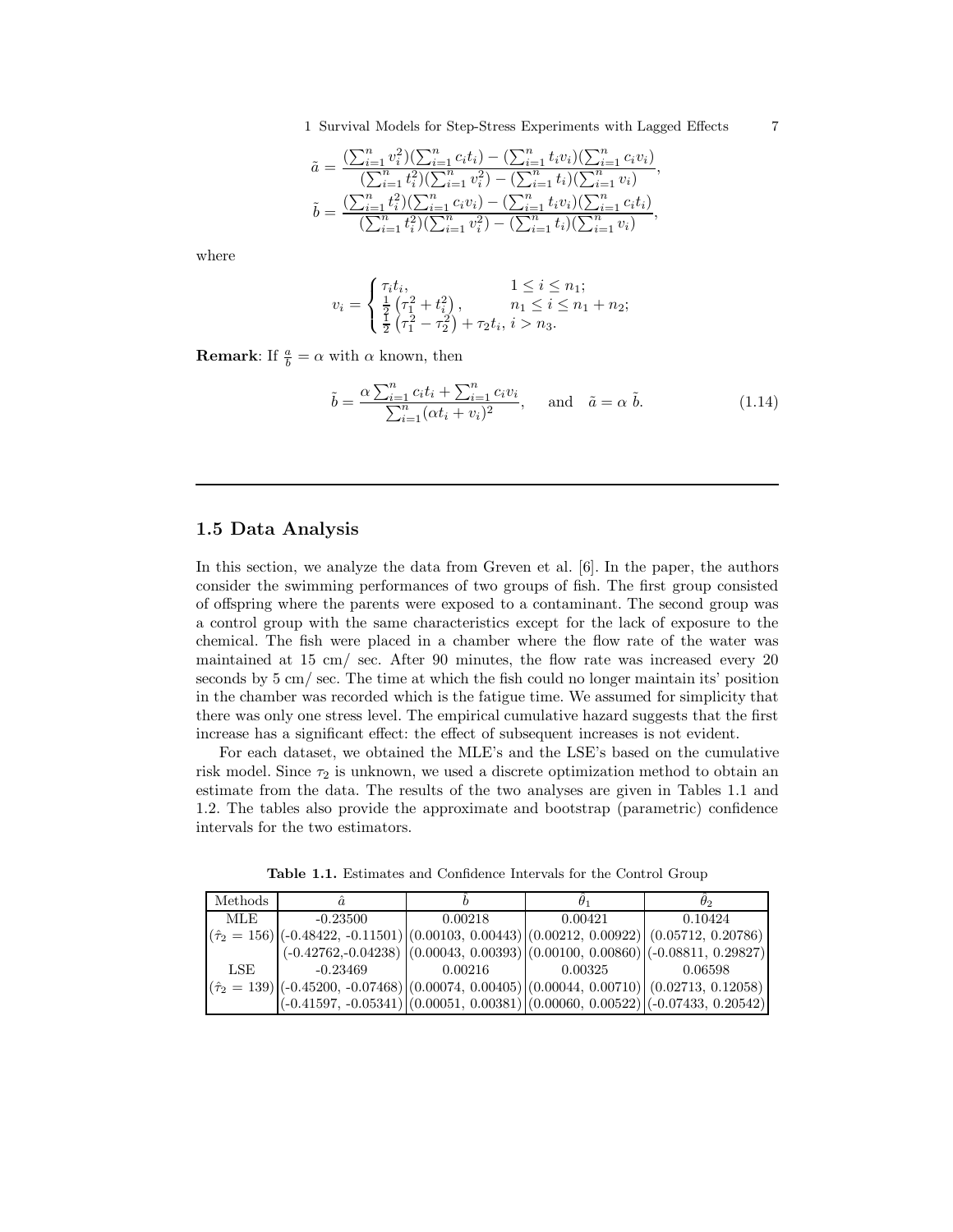| Methods |                                                                                                                                                                                              |         |         | ゖっ      |
|---------|----------------------------------------------------------------------------------------------------------------------------------------------------------------------------------------------|---------|---------|---------|
| MLE.    | $-0.67057$                                                                                                                                                                                   | 0.00612 | 0.00248 | 0.03307 |
|         | $\left  \left( \hat{\tau}_2 = 115 \right) \right $ (-1.29324, -0.30603) $\left  \left( 0.00282, 0.01177 \right) \right $ (0.00127, 0.00684) $\left  \left( 0.01824, 0.06235 \right) \right $ |         |         |         |
|         | $(-1.14949, -0.19165)$ $(0.00177, 0.01047)$ $(0.00053, 0.00473)$ $(-0.11280, 0.17926)$                                                                                                       |         |         |         |
| LSE     | $-1.34638$                                                                                                                                                                                   | 0.01226 | 0.00214 | 0.02666 |
|         | $ (\hat{\tau}_2 = 112) $ (-2.55898, -0.54740) $ (0.00497, 0.02276) (0.00003, 0.00491) (0.01350, 0.04754)$                                                                                    |         |         |         |
|         | $(-2.29977, -0.39299)$ $(0.00359, 0.02093)$ $(0.00046, 0.00398)$ $(-0.15589, 0.20937)$                                                                                                       |         |         |         |

Table 1.2. Estimates and Confidence Intervals for the Test Group

Data for the Control Group: 83.50, 91.00, 91.00, 97.00, 107.00, 109.50, 114.00, 115.41, 128.61, 133.53, 138.58, 140.00, 152.08, 155.10.

Data for the Test Group : 91.00, 93.00, 94.00, 98.20, 115.81, 116.00, 116.50, 117.25, 126.75, 127.50, 154.33, 159.50, 164.00, 184.14, 188.33.



Figure 1.2. Empirical and Predicted CH Functions: Test Group

We computed the Kolmogorov-Smirnov (KS) distance between the empirical distribution function and the estimated CDF based on the CRM. For the control group, the KS distance using the MLEs (LSEs) was  $0.3302$  (0.2639), with corresponding p values of 0.0736 (0.2422). For the test group, the KS distance using the MLEs (LSEs) was 0.2128 (0.1946) with corresponding  $p$  values of 0.4564 (0.5726). These results reveal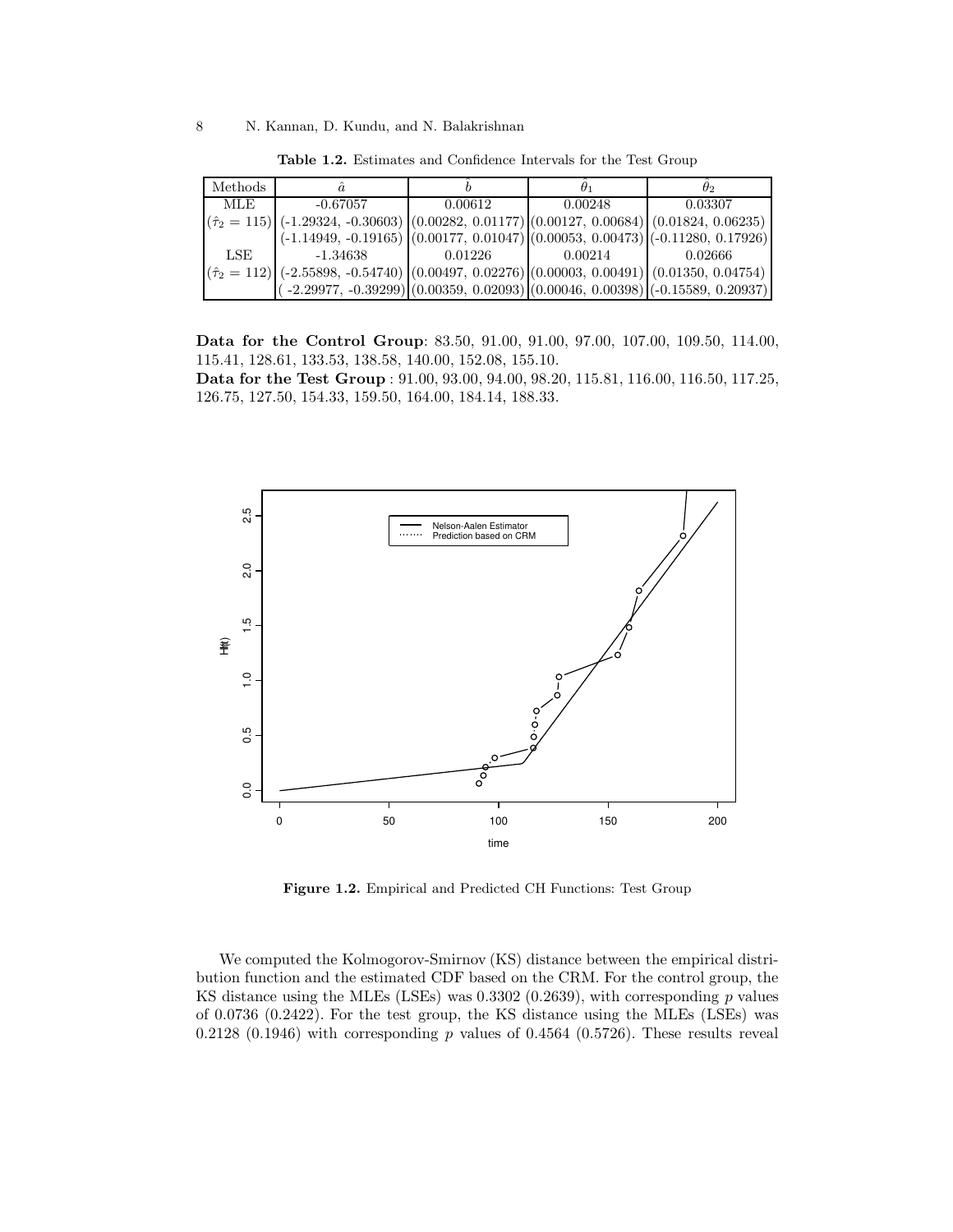that the CRM model does provide an excellent fit to the data. Figure 1.2 provides an overlay plot of the empirical cumulative hazard function and the predicted CH function based on the least squares fit of the CRM. The model is clearly able to isolate the 'change point'. We can say that there is approximately a 2 minute delay before the effects of the flow rate increase are really observable. This observation also provides some rationale for considering the case of a single stress level. The overlay plot does not show the quadratic nature of the cumulative hazard function: if we magnify the region from 90 minutes to 95 minutes, that trend is visible.

#### 1.6 Simulation Results

To assess the performance of the MLE's and the least squares type estimators, a simulation study was conducted. We considered different sample sizes and different values for the parameters. For each combination of sample size and parameter values, the bias and the square root of the mean squared errors (RMSE's) are reported for both estimators in Tables 1.3–1.10. All the simulations are performed using RAN2 random deviate generator of Press et al. [13].

Each pair of tables uses the same parameter values: the second table in the pair assumes a fixed ratio. All the results are based on 1000 replications. For one simulation with  $n = 25, \tau_1 = 100, \tau_2 = 150, \theta_1 = 0.01, \theta_2 = 0.02$ , we also provide the sampling distribution of the MLE's of  $a, b, \theta_1$  and  $\theta_2$ . These distributions are presented in Figures 1.3–1.6 and these figures display that the distributions are skewed and not close to normal. We would, therefore, recommend against using confidence intervals based on normality unless the sample sizes are large.

From the tables, we can observe that, as expected, the average bias and the MSE's decrease as the sample size increases. When the ratio  $\frac{\theta_2}{\theta_1}$  is known the performance of the estimators are better. The RMSE for the estimator of  $\hat{\theta}_2$  for a known ration of 4 is twice the RMSE of  $\theta_2$  for a known ration of 2. This can be seen from the form of the estimators. When the sample size is small, the LSE outperforms the MLE, but as the sample size increases, the MLE clearly is superior. For fixed  $\tau_1$ , if  $\tau_2$  increases, the estimates of  $\theta_2$  are not as good, although the performance of the estimator of  $\theta_1$  does not change significantly. This is intuitive since, as  $\tau_2$  increases, the number of failures  $n_3$  will decrease. For fixed  $\tau_1$ ,  $\tau_2$  and  $\theta_1$ , when  $\theta_2$  increases the performances of the estimators deteriorate.

#### 1.7 Conclusions

This new model for a step-stress experiment was motivated by the limitations of Nelson's CEM. Our formulation in terms of a piecewise hazard function provides a more realistic model for biomedical applications and reduces to the standard CEM of Nelson in the limiting case. We have developed both likelihood estimators as well as estimators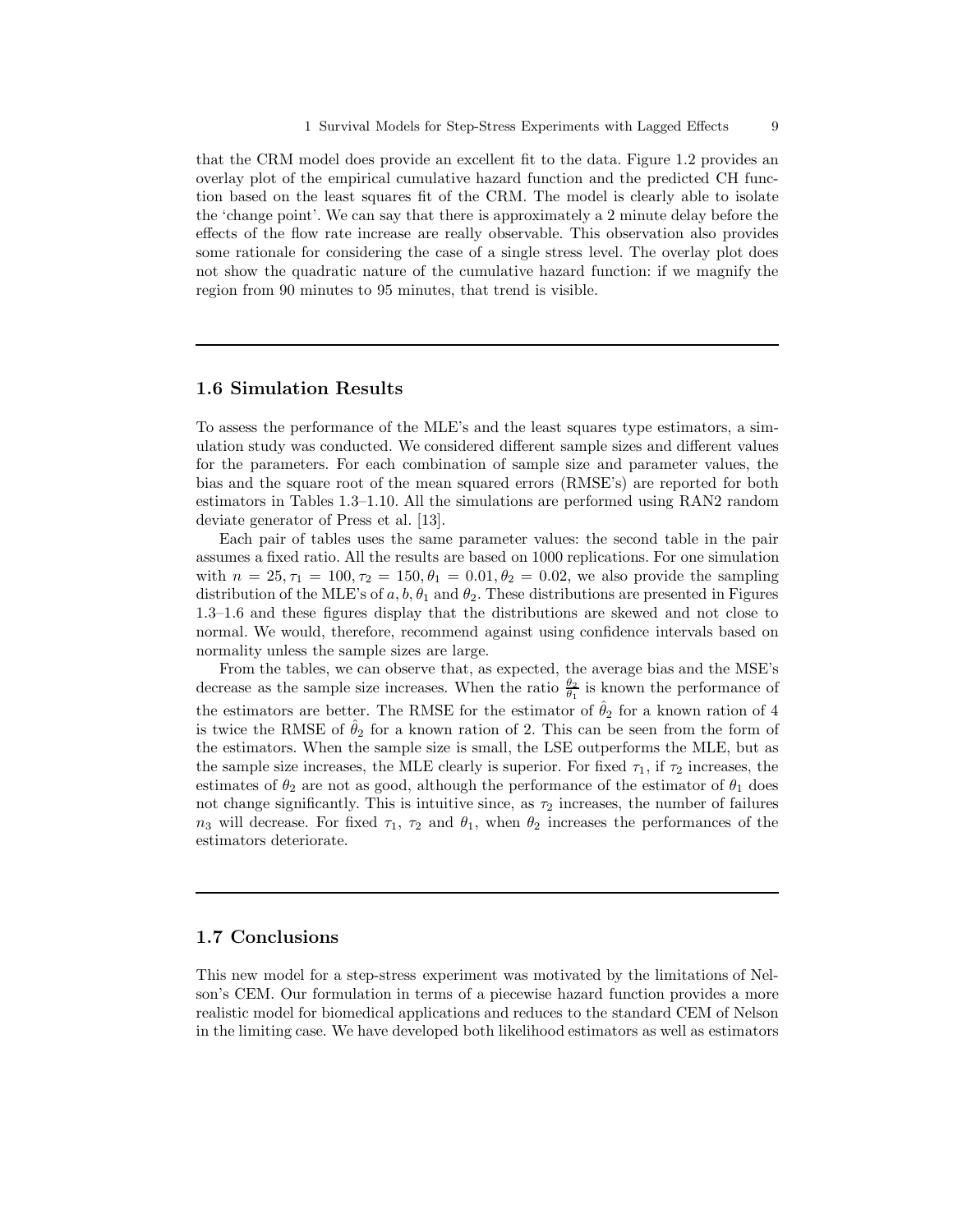| $\boldsymbol{n}$ | Methods    | $\theta_1$      | $\theta_2$      | $MSE(\hat{\theta}_1)$ $MSE(\hat{\theta}_2)$ |         |
|------------------|------------|-----------------|-----------------|---------------------------------------------|---------|
| 25               | <b>MLE</b> | 0.01139 0.04032 |                 | 0.00285                                     | 0.03266 |
|                  | LSE        | 0.01090 0.02989 |                 | 0.00254                                     | 0.02340 |
| 50               | <b>MLE</b> | 0.01084 0.02633 |                 | 0.00190                                     | 0.01232 |
|                  | LSE        | 0.01090 0.02105 |                 | 0.00193                                     | 0.00972 |
| 75               | <b>MLE</b> | 0.01066 0.02362 |                 | 0.00147                                     | 0.00744 |
|                  | LSE        | 0.01080 0.01983 |                 | 0.00158                                     | 0.00634 |
| 100              | <b>MLE</b> | 0.01052 0.02219 |                 | 0.00134                                     | 0.00546 |
|                  | LSE        |                 | 0.01067 0.01918 | 0.00143                                     | 0.00478 |

Table 1.3.  $\tau_1 = 100, \tau_2 = 150, \theta_1 = 1/100, \theta_2 = 1/50$ 

Table 1.4. Known Ratio

| $\boldsymbol{n}$ | Methods    | $\ddot{\theta}_1$ | $\ddot{\theta}$ | $MSE(\hat{\theta}_1)$ $MSE(\hat{\theta}_2)$ |         |
|------------------|------------|-------------------|-----------------|---------------------------------------------|---------|
| 25               | <b>MLE</b> | 0.0104710.02093   |                 | 0.00226                                     | 0.00452 |
|                  | LSE        | 0.00914 0.01828   |                 | 0.00228                                     | 0.00456 |
| 50               | <b>MLE</b> | $0.01025$ 0.02050 |                 | 0.00151                                     | 0.00302 |
|                  | LSE        | 0.00941 0.01882   |                 | 0.00162                                     | 0.00323 |
| 75               | <b>MLE</b> | $0.01016$ 0.02032 |                 | 0.00120                                     | 0.00240 |
|                  | LSE        | 0.0094110.01882   |                 | 0.00132                                     | 0.00265 |
| 100              | <b>MLE</b> |                   |                 | 0.01013 0.02026 0.001102                    | 0.00205 |
|                  | LSE        | 0.00960 0.01919   |                 | 0.00113                                     | 0.00227 |

Table 1.5.  $\tau_1 = 100$ ,  $\tau_2 = 150$ ,  $\theta_1 = 1/100$ ,  $\theta_2 = 1/25$ 

| $\boldsymbol{n}$ | Methods    | $\theta_1$        | $\theta_2$ | $MSE(\hat{\theta}_1)$ | $\overline{\mathrm{MSE}(\hat{\theta}_2)}$ |
|------------------|------------|-------------------|------------|-----------------------|-------------------------------------------|
| 25               | <b>MLE</b> | 0.01086 0.06454   |            | 0.00273               | 0.03688                                   |
|                  | LSE        | $0.01029$ 0.05022 |            | 0.00256               | 0.02597                                   |
| 50               | <b>MLE</b> | $0.01040$ 0.05234 |            | 0.00194               | 0.02020                                   |
|                  | LSE        | 0.01028 0.04411   |            | 0.00198               | 0.01578                                   |
| 75               | <b>MLE</b> | 0.01031 0.04959   |            | 0.00151               | 0.01569                                   |
|                  | LSE        | 0.01029 0.04337   |            | 0.00161               | 0.01262                                   |
| 100              | <b>MLE</b> | 0.01021 0.04728   |            | 0.00128               | 0.01256                                   |
|                  | LSE        | $0.01023$ 0.04242 |            | 0.00137               | 0.01078                                   |

Table 1.6. Known Ratio

| $\boldsymbol{n}$ | Methods    | $\theta_1$                   | $\theta_2$      | $MSE(\hat{\theta}_1)$ $MSE(\hat{\theta}_2)$ |         |
|------------------|------------|------------------------------|-----------------|---------------------------------------------|---------|
| 25               | <b>MLE</b> | $0.01041$ 0.04164            |                 | 0.00227                                     | 0.00910 |
|                  | LSE        | 0.00907 0.03630              |                 | 0.00231                                     | 0.00923 |
| 50               | <b>MLE</b> | 0.01018 0.04074              |                 | 0.00149                                     | 0.00594 |
|                  | LSE        | 0.00934 0.03737              |                 | 0.00162                                     | 0.00648 |
| 75               | <b>MLE</b> | $0.01011$ $0.04045$          |                 | 0.00115                                     | 0.00460 |
|                  | LSE        | 0.00946 0.03783              |                 | 0.00131                                     | 0.00523 |
| 100              | <b>MLE</b> | $0.01005$ <sub>0.04021</sub> |                 | 0.00100                                     | 0.00398 |
|                  | LSE        |                              | 0.00952 0.03810 | 0.00115                                     | 0.00461 |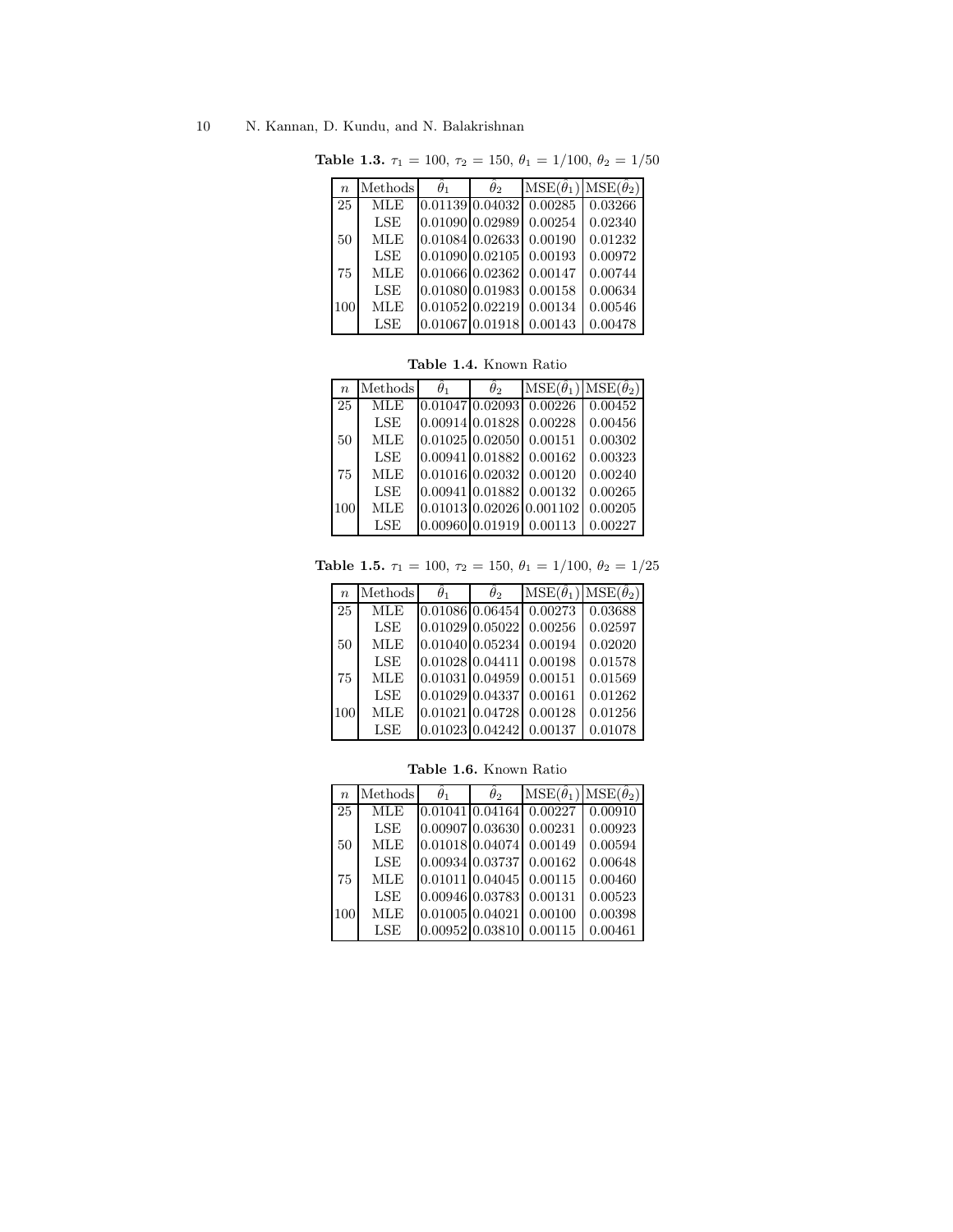1 Survival Models for Step-Stress Experiments with Lagged Effects 11

| $\,n$ | Methods    | $\theta_1$           | $\theta_2$ | $MSE(\hat{\theta}_1)$ $MSE(\hat{\theta}_2)$ |         |
|-------|------------|----------------------|------------|---------------------------------------------|---------|
| 25    | MLE        | $0.01088$ 0.03175    |            | 0.00264                                     | 0.01652 |
|       | LSE        | 0.01016 0.02565      |            | 0.00250                                     | 0.01101 |
| 50    | <b>MLE</b> | 0.01060 0.02669      |            | 0.00195                                     | 0.00949 |
|       | LSE        | 0.01029 0.02343      |            | 0.00194                                     | 0.00682 |
| 75    | <b>MLE</b> | $0.01035 \, 0.02491$ |            | 0.00151                                     | 0.00720 |
|       | LSE        | 0.01015 0.02266      |            | 0.00160                                     | 0.00547 |
| 100   | <b>MLE</b> | 0.0102810.02386      |            | 0.00136                                     | 0.00558 |
|       | LSE        | 0.01013 0.02215      |            | 0.00143                                     | 0.00441 |

Table 1.7.  $\tau_1 = 100, \tau_2 = 125, \theta_1 = 1/100, \theta_2 = 1/50$ 

|  | <b>Table 1.8.</b> Known Ratio |  |
|--|-------------------------------|--|
|  |                               |  |

| $\boldsymbol{n}$ | Methods    | $\hat{\theta}_1$  | $\hat{\theta}_2$ | $MSE(\hat{\theta}_1)$ $MSE(\hat{\theta}_2)$ |         |
|------------------|------------|-------------------|------------------|---------------------------------------------|---------|
| 25               | <b>MLE</b> | $0.01046$ 0.02091 |                  | 0.00223                                     | 0.00447 |
|                  | LSE        | 0.00906 0.01812   |                  | 0.00224                                     | 0.00447 |
| 50               | <b>MLE</b> | 0.01026 0.02052   |                  | 0.00151                                     | 0.00302 |
|                  | LSE        |                   | 0.00940 0.01879  | 0.00163                                     | 0.00326 |
| 75               | MLE        | 0.01019 0.02038   |                  | 0.00123                                     | 0.00245 |
|                  | LSE        |                   | 0.00954 0.01908  | 0.00136                                     | 0.00271 |
| 100              | <b>MLE</b> | 0.01015 0.02029   |                  | 0.00105                                     | 0.00210 |
|                  | LSE        |                   | 0.00962 0.01923  | 0.00118                                     | 0.00236 |

Table 1.9.  $\tau_1 = 100, \tau_2 = 125, \theta_1 = 1/100, \theta_2 = 1/25$ 

| $\boldsymbol{n}$ | Methods    | $\theta_1$        | $\theta_2$ | $MSE(\hat{\theta}_1)$ | $MSE(\hat{\theta}_2)$ |
|------------------|------------|-------------------|------------|-----------------------|-----------------------|
| 25               | <b>MLE</b> | $0.01072$ 0.04723 |            | 0.00254               | 0.02006               |
|                  | LSE        | $0.01012$ 0.03806 |            | 0.00234               | 0.01742               |
| 50               | <b>MLE</b> | 0.01063 0.04355   |            | 0.00198               | 0.01248               |
|                  | LSE        | 0.01052 0.03670   |            | 0.00197               | 0.01158               |
| 75               | <b>MLE</b> | 0.01042 0.04268   |            | 0.00147               | 0.01025               |
|                  | LSE        | 0.01045 0.03731   |            | 0.00158               | 0.01009               |
| 100              | <b>MLE</b> | $0.01029$ 0.04180 |            | 0.00132               | 0.00839               |
|                  | LSE        | 0.01039 0.03720   |            | 0.00144               | 0.00899               |

Table 1.10. Known Ratio

| $\boldsymbol{n}$ | Methods    | $\theta_1$          | $\theta_2$ | $MSE(\hat{\theta}_1)$ | $MSE(\hat{\theta}_2)$ |
|------------------|------------|---------------------|------------|-----------------------|-----------------------|
| 25               | <b>MLE</b> | 0.01039 0.04157     |            | 0.00226               | 0.00903               |
|                  | LSE        | 0.00908 0.03631     |            | 0.00231               | 0.00923               |
| 50               | <b>MLE</b> | $0.01023$ 0.04090   |            | 0.00158               | 0.00633               |
|                  | LSE        | $0.00936$ $0.03745$ |            | 0.00171               | 0.00684               |
| 75               | <b>MLE</b> | $0.01016$ 0.04065   |            | 0.00126               | 0.00502               |
|                  | LSE        | 0.00950 0.03798     |            | 0.00139               | 0.00556               |
| 100              | <b>MLE</b> | 0.01011 0.04043     |            | 0.00104               | 0.00416               |
|                  | LSE        | 0.00956 0.03823     |            | 0.00120               | 0.00480               |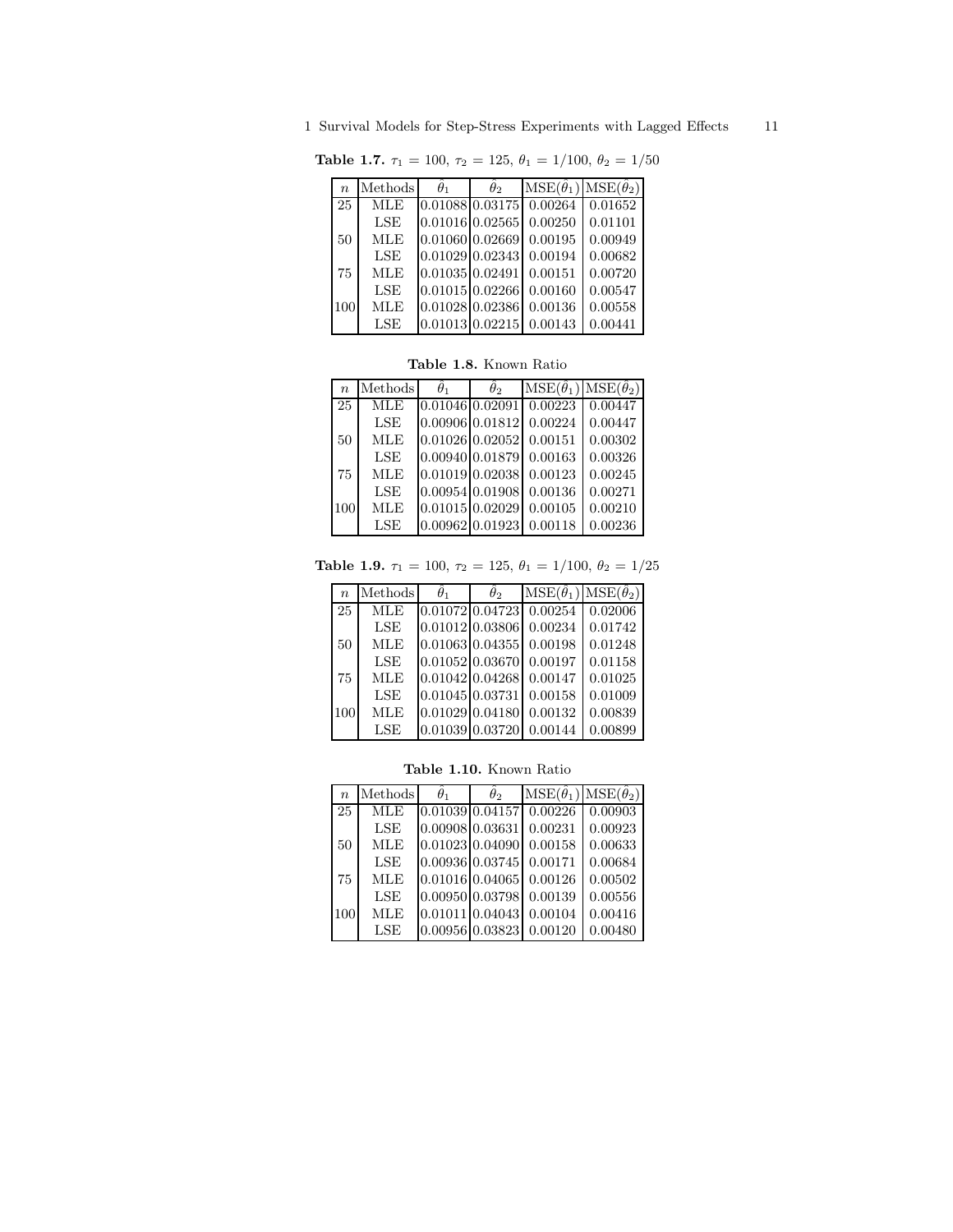

Figure 1.3. Sampling Distribution of the MLE of  $\boldsymbol{a}$ 



 $\bf Figure~1.4.$  Sampling Distribution of the MLE of  $b$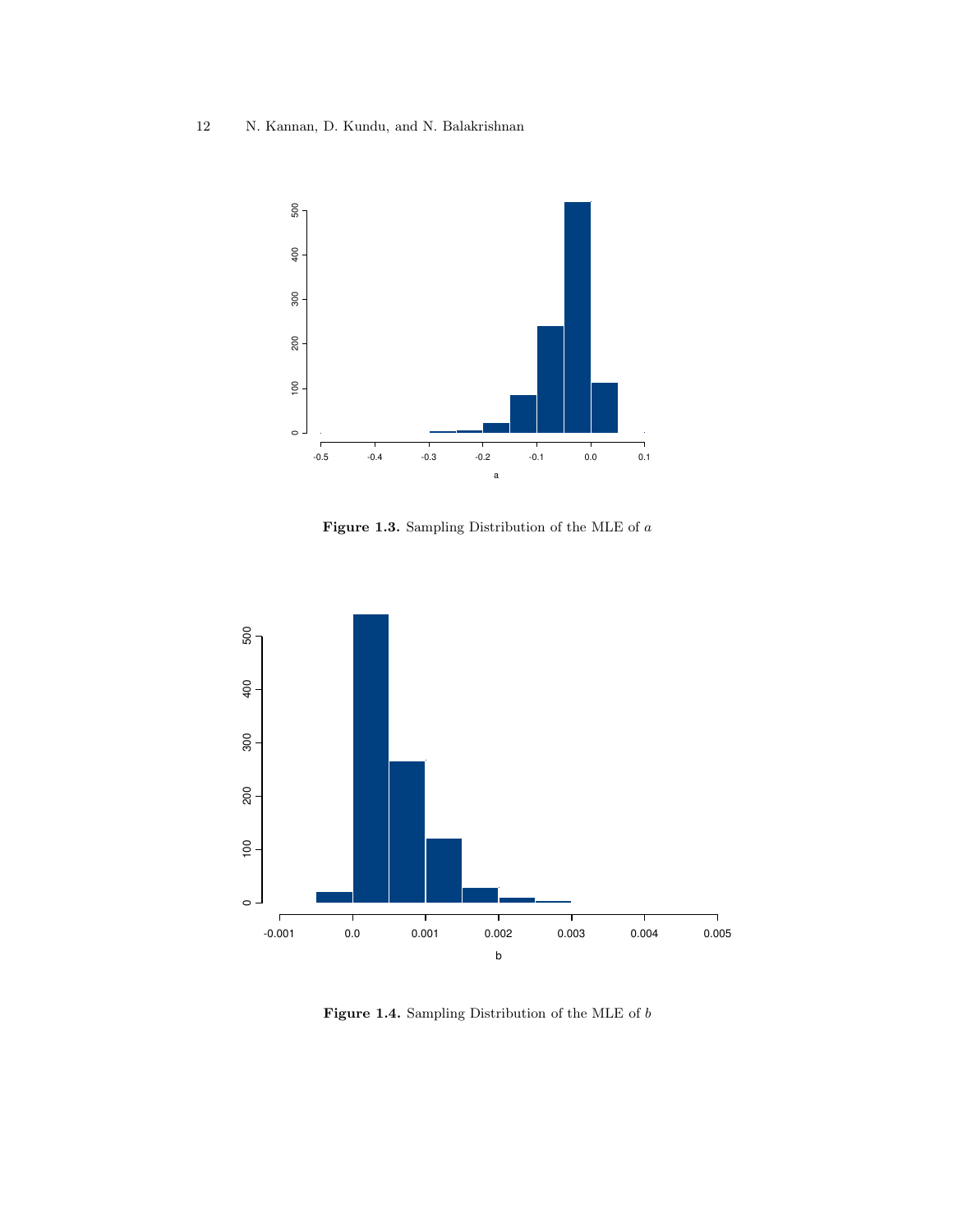

Figure 1.5. Sampling Distribution of the MLE of  $\theta_1$ 



Figure 1.6. Sampling Distribution of the MLE of  $\theta_2$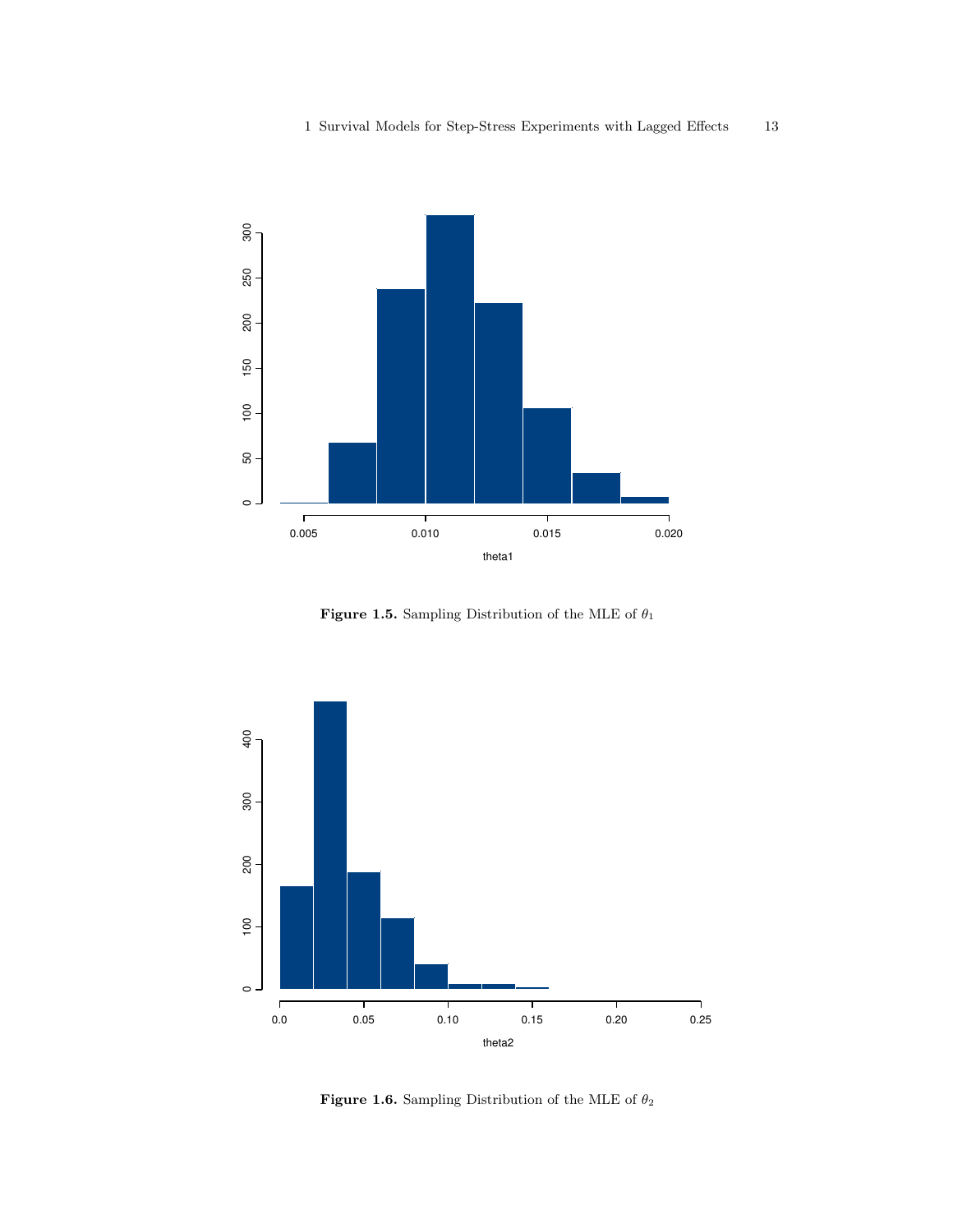based on least squares. The performance of these estimators have been evaluated using a simulation study. The least-squares estimators, obtained in closed form, perform extremely well for small samples. In addition to the simulation results, we have used a real dataset to fit the new model. The model is extremely flexible and provides an excellent fit to the fatigue data.

# Appendix

#### The Likelihood Equations

Here we show that the MLE of b can be obtained as the solution of  $(1.7)$ . Note that the log-likelihood function can be written from (6) as

$$
L(a,b) = \ln l(a,b) = -aT - bK + n_1 \ln(a+b\tau_1) + \sum_{i \in I_2} \ln(a+bt_i) + n_3 \ln(a+b\tau_2).
$$

Therefore,  $\hat{a}$  and  $\hat{b}$  can be obtained by solving the equations

$$
\frac{\partial L}{\partial a} = 0 \quad \text{and} \quad \frac{\partial L}{\partial b} = 0. \tag{1.15}
$$

From (1.15), we obtain

$$
a \times \frac{\partial L}{\partial a} + b \frac{\partial L}{\partial b} = 0.
$$
 (1.16)

After simplification, we obtain

$$
a = \frac{n - bK}{T}.\tag{1.17}
$$

Substituting this expression of a from (1.17) in  $\frac{\partial L}{\partial a} = 0$ , we obtain the equation in (1.7).

#### Fisher Information Matrix

In this subsection, we obtain the explicit expressions for elements of the observed Fisher information matrix. We can use the asymptotic normality property of the MLEs to construct approximate confidence intervals of  $a$  and  $b$  for large  $n$ .

Let  $O(a, b) = O_{ij}(a, b), i, j = 1, 2$ , denote the observed Fisher information matrix of a and b. Then

$$
O_{11} = \frac{n_1}{(\hat{a} + \hat{b}\tau_1)^2} + \sum_{i \in I_2} \frac{1}{(\hat{a} + \hat{b}t_i)^2} + \frac{n_3}{(\hat{a} + \hat{b}\tau_2)^2}
$$

$$
O_{22} = \frac{n_1\tau_1^2}{(\hat{a} + \hat{b}\tau_1)^2} + \sum_{i \in I_2} \frac{t_i^2}{(\hat{a} + \hat{b}t_i)^2} + \frac{n_3\tau_2^2}{(\hat{a} + \hat{b}\tau_2)^2}
$$

$$
O_{12} = \frac{n_1\tau_1}{(\hat{a} + \hat{b}\tau_1)^2} + \sum_{i \in I_2} \frac{t_i}{(\hat{a} + \hat{b}t_i)^2} + \frac{n_3\tau_2}{(\hat{a} + \hat{b}\tau_2)^2}.
$$

The approximate variances of  $\hat{a}$  and  $\hat{b}$  can then be obtained through the observed information matrix as